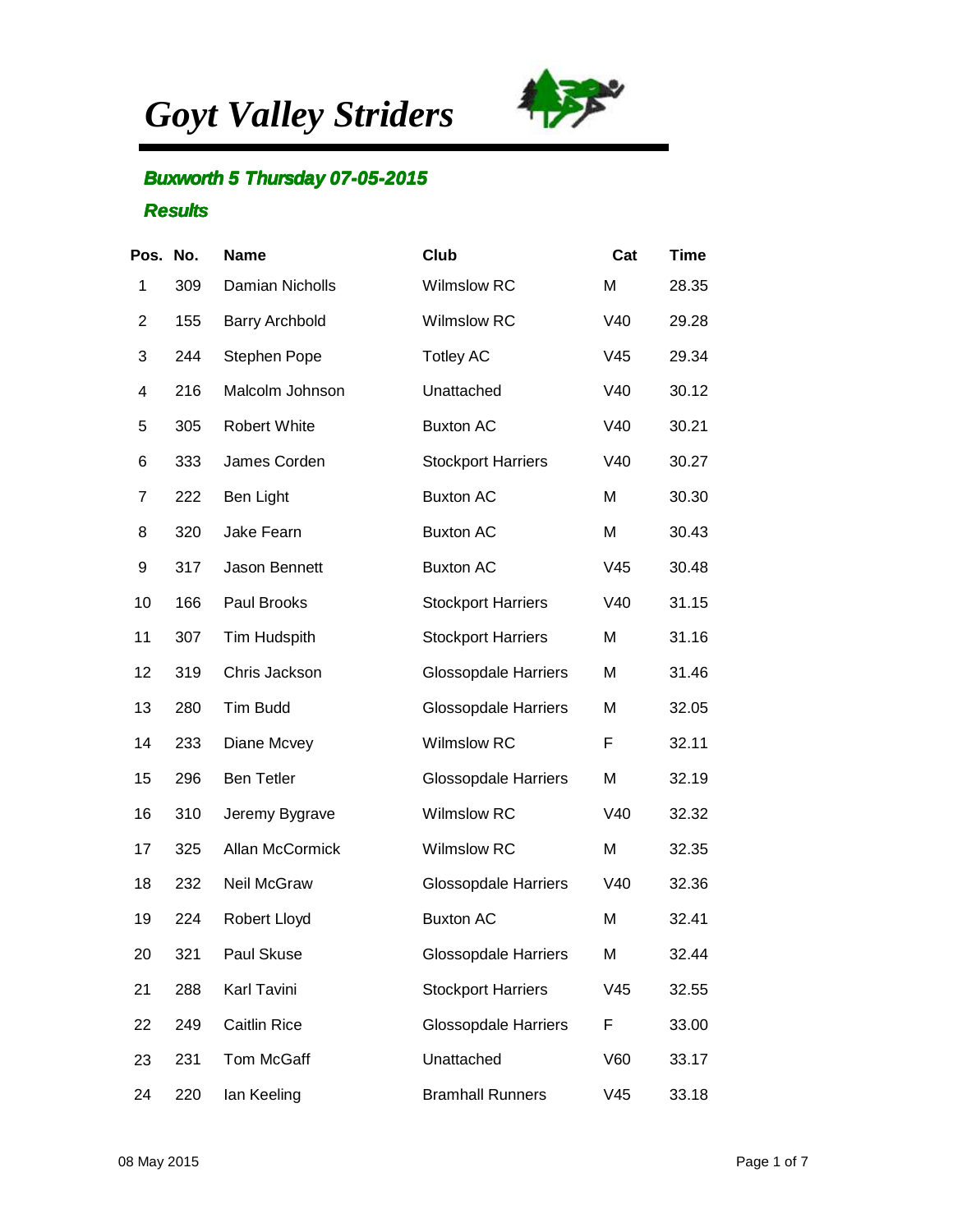| Pos. No. |     | <b>Name</b>            | Club                        | Cat             | <b>Time</b> |
|----------|-----|------------------------|-----------------------------|-----------------|-------------|
| 25       | 330 | Andy Porter            |                             | V45             | 33.27       |
| 26       | 287 | <b>Steve Crossman</b>  | <b>Glossopdale Harriers</b> | V45             | 33.34       |
| 27       | 182 | Mike Dixon             | <b>Stockport Harriers</b>   | M               | 33.40       |
| 28       | 346 | Daniel Capper          |                             | M               | 33.55       |
| 29       | 248 | Phil Ramsey            | <b>Bramhall Runners</b>     | M               | 34.16       |
| 30       | 332 | Roger Dent             | Oldham Mountain Rescu V50   |                 | 34.30       |
| 31       | 221 | Lok Li                 | <b>Bramhall Runners</b>     | V40             | 34.33       |
| 32       | 217 | Sharon Johnstone       | <b>Wilmslow RC</b>          | <b>FV40</b>     | 34.35       |
| 33       | 278 | <b>Mark Elwis</b>      |                             | <b>MV50</b>     | 34.37       |
| 34       | 323 | <b>Terry Fowler</b>    | <b>Buxton AC</b>            | V45             | 34.35       |
| 35       | 169 | <b>Steve Bunker</b>    | <b>Wilmslow RC</b>          | V45             | 34.52       |
| 36       | 269 | Andy Fowler            | <b>Stockport Harriers</b>   | V45             | 34.52       |
| 37       | 211 | Jarrod Homer           | <b>Wilmslow RC</b>          | V45             | 34.55       |
| 38       | 295 | <b>Matthew Taylor</b>  | <b>Wilmslow RC</b>          | V40             | 34.56       |
| 39       | 236 | lan Mulligan           | <b>Stockport Harriers</b>   | V45             | 35.01       |
| 40       | 272 | Maurice Oldham         | <b>Manchester Harriers</b>  | V60             | 35.04       |
| 41       | 297 | Adam Thompson          | <b>Stockport Harriers</b>   | М               | 35.10       |
| 42       | 187 | <b>Mick Fairs</b>      | <b>Wilmslow RC</b>          | V65             | 35.20       |
| 43       | 284 | <b>Richard Bouglas</b> | <b>Buxton AC</b>            | M               | 35.23       |
| 44       | 334 | <b>Claire Aspinall</b> | Pennine                     | <b>FV35</b>     | 35.37       |
| 45       | 175 | David Chadderton       | <b>Stockport Harriers</b>   | V65             | 35.39       |
| 46       | 223 | Sikobe Litaba          | <b>Glossopdale Harriers</b> | V <sub>50</sub> | 35.42       |
| 47       | 324 | Carl Watson            | Low Fell Running Club       | V45             | 35.47       |
| 48       | 347 | Mark Slowcroft         |                             | M               | 36.01       |
| 49       | 238 | Paul Norris            | <b>Wilmslow RC</b>          | V <sub>55</sub> | 36.02       |
| 50       | 354 | Kieran Smallbone       | <b>Goyt Valley Striders</b> | M               | 36.03       |
| 51       | 228 | Ross Martland          | <b>Buxton AC</b>            | V40             | 36.06       |
| 52       | 203 | Louisa Harrison        | Wilmslow RC                 | <b>FV40</b>     | 36.07       |
| 53       | 177 | Rachel Chatwin         | <b>Buxton AC</b>            | <b>FV40</b>     | 36.15       |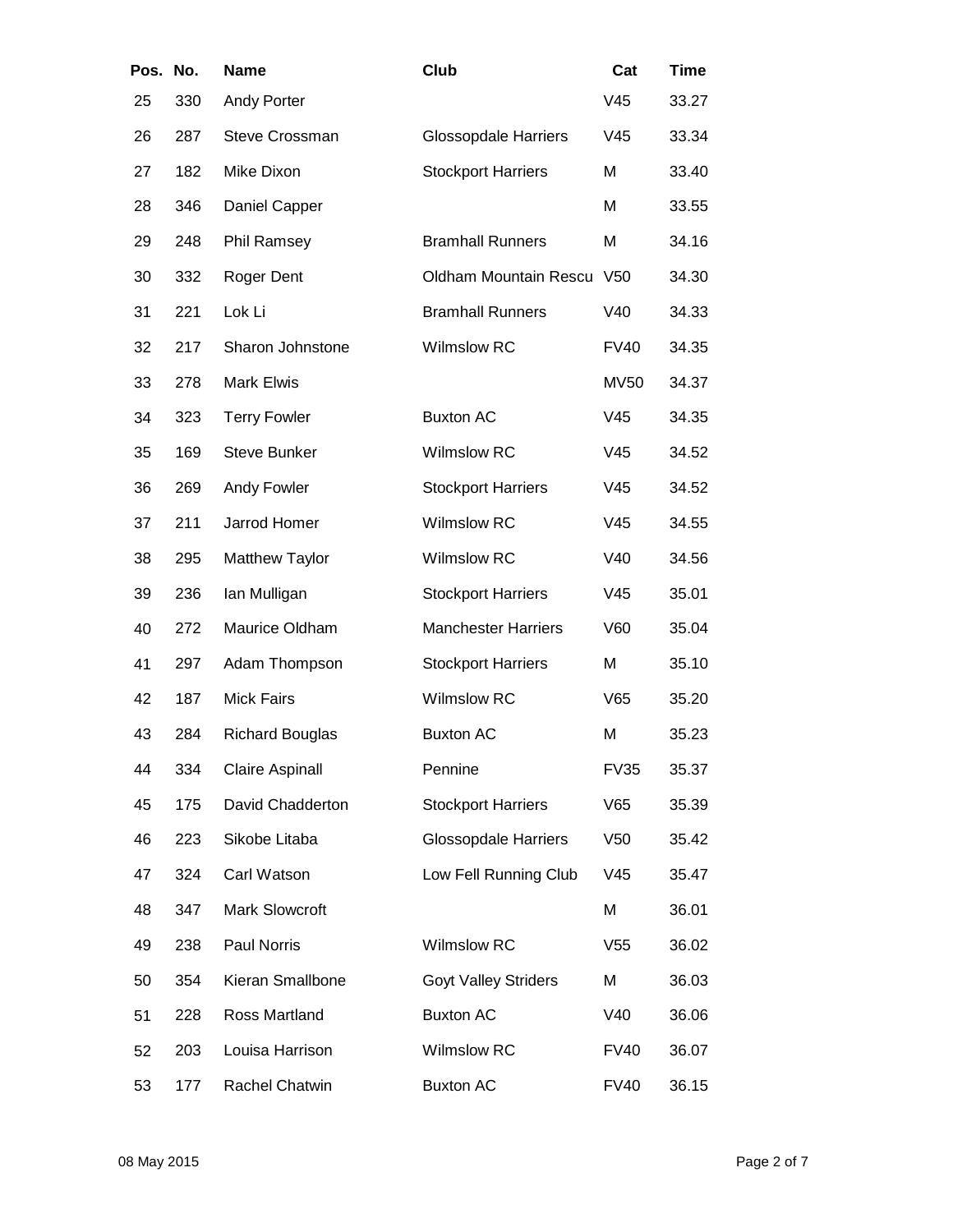| Pos. No. |     | <b>Name</b>           | Club                          | Cat             | <b>Time</b> |
|----------|-----|-----------------------|-------------------------------|-----------------|-------------|
| 54       | 331 | Peter Bailey          | <b>Buxton AC</b>              | V <sub>50</sub> | 36.40       |
| 55       | 229 | <b>Phil Matthews</b>  | Wilmslow RC                   | M               | 36.47       |
| 56       | 328 | Simon Fennell         | <b>Bramhall Runners</b>       | V45             | 36.59       |
| 57       | 184 | Janine Ellis          | <b>Wilmslow RC</b>            | <b>FV45</b>     | 37.01       |
| 58       | 157 | <b>Alfie Bailey</b>   | <b>Buxton AC</b>              | M               | 37.09       |
| 59       | 285 | <b>Daniel Peel</b>    | <b>Buxton AC</b>              | V <sub>50</sub> | 37.11       |
| 60       | 339 | <b>Matthew Ralene</b> | <b>Stockport Harriers</b>     | M               | 37.16       |
| 61       | 355 | Fiona Wise            |                               | F               | 37.18       |
| 62       | 349 | Leigh Morris          |                               | V40             | 37.24       |
| 63       | 359 | Aron Myers            | <b>Wilmslow RC</b>            | M               | 37.29       |
| 64       | 299 | David Vann            | Unattached                    | V <sub>50</sub> | 37.34       |
| 65       | 341 | Tim Billington        | <b>Wilmslow RC</b>            | V <sub>50</sub> | 37.50       |
| 66       | 201 | Nick Ham              | <b>Stockport Harriers</b>     | V <sub>50</sub> | 37.52       |
| 67       | 340 | lan Ashender          | Pennine                       | V40             | 37.57       |
| 68       | 329 | Craig Hunt            | <b>Wilmslow RC</b>            | V40             | 38.01       |
| 69       | 298 | <b>Gareth Trimble</b> | <b>Wilmslow RC</b>            | V40             | 38.07       |
| 70       | 352 | Diane Bygrave         | Wilmslow RC                   | <b>FV40</b>     | 38.11       |
| 71       | 212 | <b>Christian Hook</b> | <b>Wilmslow RC</b>            | V40             | 38.20       |
| 72       | 290 | <b>Stuart Rook</b>    | <b>Tideswell Running Club</b> | V40             | 38.24       |
| 73       | 214 | Tony Hulme            | <b>Wilmslow RC</b>            | V65             | 38.25       |
| 74       | 326 | Jonn Ross             |                               | M               | 38.28       |
| 75       | 289 | <b>Jill Tavini</b>    | <b>Stockport Harriers</b>     | <b>FV45</b>     | 38.36       |
| 76       | 198 | Tony Greenhalgh       | Unattached                    | V <sub>50</sub> | 38.45       |
| 77       | 240 | Angela Oldham         | <b>East Cheshire Harriers</b> | <b>FV60</b>     | 38.54       |
| 78       | 283 | Frank Golden          | <b>Buxton AC</b>              | V40             | 39.00       |
| 79       | 282 | Chris Cannon          | Wilmslow RC                   | V <sub>55</sub> | 39.09       |
| 80       | 301 | <b>Andrew Watkins</b> | <b>Tideswell Running Club</b> | V <sub>50</sub> | 39.13       |
| 81       | 350 | <b>Glyn Roberts</b>   |                               | V45             | 39.16       |
| 82       | 345 | <b>Peter Davies</b>   | <b>Goyt Valley Striders</b>   | V50             | 39.18       |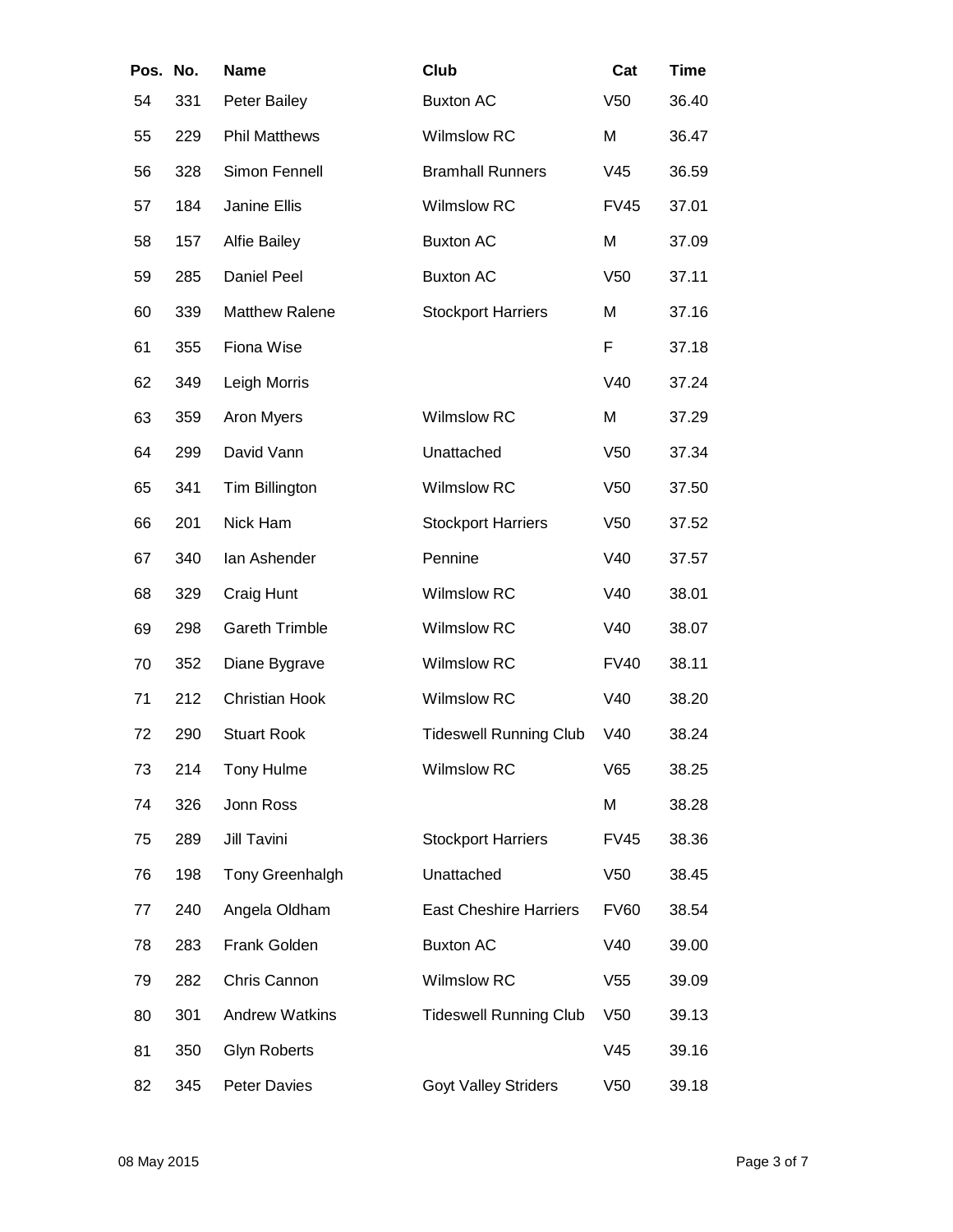| Pos. No. |     | <b>Name</b>             | Club                        | Cat             | <b>Time</b> |
|----------|-----|-------------------------|-----------------------------|-----------------|-------------|
| 83       | 186 | Steve Fairclough        | <b>Bramhall Runners</b>     | V45             | 39.19       |
| 84       | 193 | <b>Matthew Given</b>    | <b>Stockport Harriers</b>   | M               | 39.21       |
| 85       | 206 | Phil Heaword            | <b>Bramhall Runners</b>     | M               | 39.23       |
| 86       | 194 | Elizabeth Glennon       | Unattached                  | F               | 39.26       |
| 87       | 316 | <b>Richard Hall</b>     | <b>Bramhall Runners</b>     | V45             | 39.32       |
| 88       | 267 | Emma Young              | <b>Bramhall Runners</b>     | <b>FV40</b>     | 39.48       |
| 89       | 247 | Huma Rahman             | <b>Wilmslow RC</b>          | <b>FV45</b>     | 39.52       |
| 90       | 239 | Carly Nunn              | Unattached                  | F               | 39.54       |
| 91       | 246 | <b>Sally Price</b>      | <b>Wilmslow RC</b>          | <b>FV35</b>     | 40.04       |
| 92       | 207 | <b>Gail Hill</b>        | <b>Wilmslow RC</b>          | <b>FV40</b>     | 40.08       |
| 93       | 197 | Patrick Grannan         | <b>Wilmslow RC</b>          | V60             | 40.12       |
| 94       | 314 | Kate Ledin              | <b>Buxton AC</b>            | <b>FV55</b>     | 40.17       |
| 95       | 268 | Mark Day                | <b>Trentham RC</b>          | V40             | 40.24       |
| 96       | 202 | Jonathan Harper         | <b>Wilmslow RC</b>          | V45             | 40.26       |
| 97       | 286 | Sheila Bradley          | <b>Buxton AC</b>            | <b>FV55</b>     | 40.33       |
| 98       | 279 | Amy Barter              | <b>Stockport Harriers</b>   | F               | 40.43       |
| 99       | 358 | Katy Thornhill          | <b>Goyt Valley Striders</b> | <b>FV40</b>     | 40.44       |
| 100      | 225 | Amy Longmore            | <b>Wilmslow RC</b>          | F               | 40.45       |
| 101      | 230 | <b>Bernard McCarron</b> | <b>Wilmslow RC</b>          | V <sub>50</sub> | 40.50       |
| 102      | 196 | James Gowin             | <b>Wilmslow RC</b>          | M               | 41.01       |
| 103      | 237 | Elizabeth Nocton        | <b>Buxton AC</b>            | <b>FV35</b>     | 41.05       |
| 104      | 337 | Nicholas Roberts        | <b>Stockport Harriers</b>   | V45             | 41.31       |
| 105      | 311 | Jenny Johnson           | <b>Buxton AC</b>            | <b>FV35</b>     | 41.33       |
| 106      | 245 | John Porteous           | <b>Wilmslow RC</b>          | V60             | 41.36       |
| 107      | 322 | David Forshaw           | <b>Buxton AC</b>            | V45             | 41.44       |
| 108      | 275 | Rebecca Brimage         |                             | <b>FV35</b>     | 41.48       |
| 109      | 312 | Simon Moorhouse         | <b>Buxton AC</b>            | V <sub>50</sub> | 41.50       |
| 110      | 281 | Lynne Taylor            | <b>Glossopdale Harriers</b> | <b>FV40</b>     | 42.00       |
| 111      | 215 | Stephen James           | <b>Flyde Coast Runners</b>  | M               | 42.03       |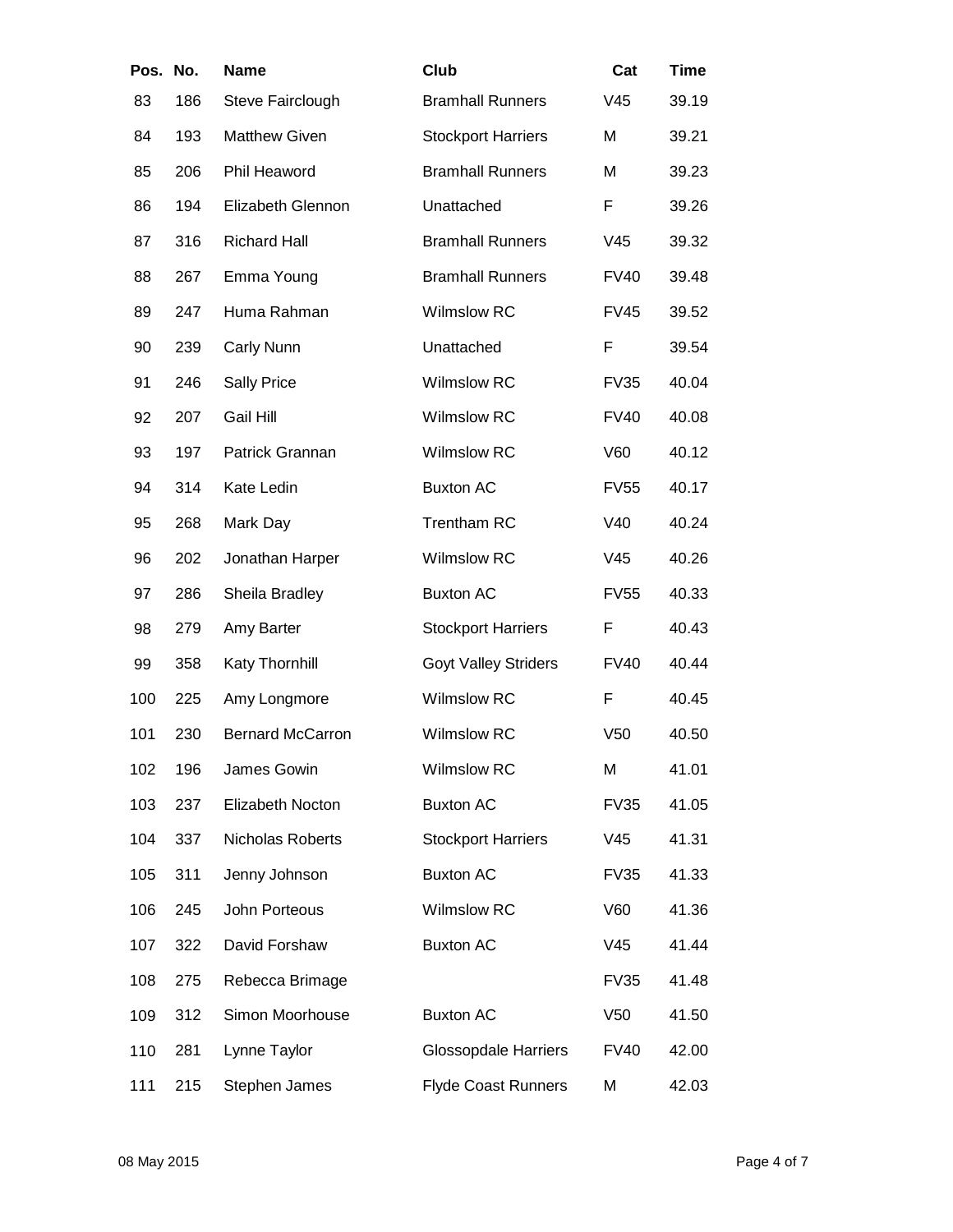| Pos. No. |     | <b>Name</b>           | Club                          | Cat             | <b>Time</b> |
|----------|-----|-----------------------|-------------------------------|-----------------|-------------|
| 112      | 338 | Heather Fryer-Winder  | <b>Buxton AC</b>              | <b>FV50</b>     | 42.07       |
| 113      | 204 | <b>Clare Hawkes</b>   | <b>Wilmslow RC</b>            | <b>FV50</b>     | 42.09       |
| 114      | 277 | Gareth Maher          | <b>Bramhall Runners</b>       | M               | 42.10       |
| 115      | 189 | <b>Helen Fraser</b>   | <b>Stockport Harriers</b>     | <b>FV50</b>     | 42.11       |
| 116      | 242 | <b>Rachel Peers</b>   | <b>Wilmslow RC</b>            | F               | 42.14       |
| 117      | 195 | <b>Richard Goff</b>   | <b>Buxton AC</b>              | M               | 42.18       |
| 118      | 183 | Paul Durkin           | Unattached                    | V <sub>50</sub> | 42.23       |
| 119      | 164 | Joanne Brack          | <b>Glossopdale Harriers</b>   | <b>FV45</b>     | 42.43       |
| 120      | 241 | Nicola Paterson       | Unattached                    | F               | 42.48       |
| 121      | 357 | Hayley Lever          |                               | <b>FV40</b>     | 42.53       |
| 122      | 303 | Andrew Wearden        | <b>Buxton AC</b>              | V <sub>45</sub> | 42.59       |
| 123      | 209 | Carolyn Hirons        | <b>Wilmslow RC</b>            | <b>FV45</b>     | 43.00       |
| 124      | 351 | John Stephenson       | <b>Glossopdale Harriers</b>   | V <sub>55</sub> | 43.10       |
| 125      | 181 | <b>Tony Dent</b>      | <b>Tideswell Running Club</b> | V <sub>55</sub> | 43.13       |
| 126      | 344 | Helen Madden          |                               | <b>FV45</b>     | 43.38       |
| 127      | 327 | <b>Ben Price</b>      |                               | M               | 43.39       |
| 128      | 219 | Easher Kavanagh Dixon | <b>Stockport Harriers</b>     | F               | 43.40       |
| 129      | 205 | Victoria Healey       | Unattached                    | F               | 43.41       |
| 130      | 273 | Ross Kennedy          |                               | M               | 43.52       |
| 131      | 300 | Sue Waring            | <b>Stockport Harriers</b>     | <b>FV50</b>     | 43.54       |
| 132      | 180 | <b>Glen Cropper</b>   | <b>Tideswell Running Club</b> | M               | 44.01       |
| 133      | 348 | Soraya Mason          | Wilmslow RC                   | <b>FV45</b>     | 44.06       |
| 134      | 308 | <b>Sharn Whaites</b>  | <b>Glossopdale Harriers</b>   | FV40            | 44.07       |
| 135      | 227 | <b>Steven Manders</b> | Unattached                    | M               | 44.20       |
| 136      | 276 | Emma Marnell          |                               | <b>FV45</b>     | 44.22       |
| 137      | 159 | <b>Carole Barnes</b>  | <b>Stockport Harriers</b>     | <b>FV40</b>     | 44.23       |
| 138      | 313 | Sarah Guise           | <b>Buxton AC</b>              | <b>FV45</b>     | 44.30       |
| 139      | 188 | Simon Fenton          | Wilmslow RC                   | V70             | 45.01       |
| 140      | 360 | Louise Smith          | <b>Goyt Valley Striders</b>   | <b>FV40</b>     | 45.08       |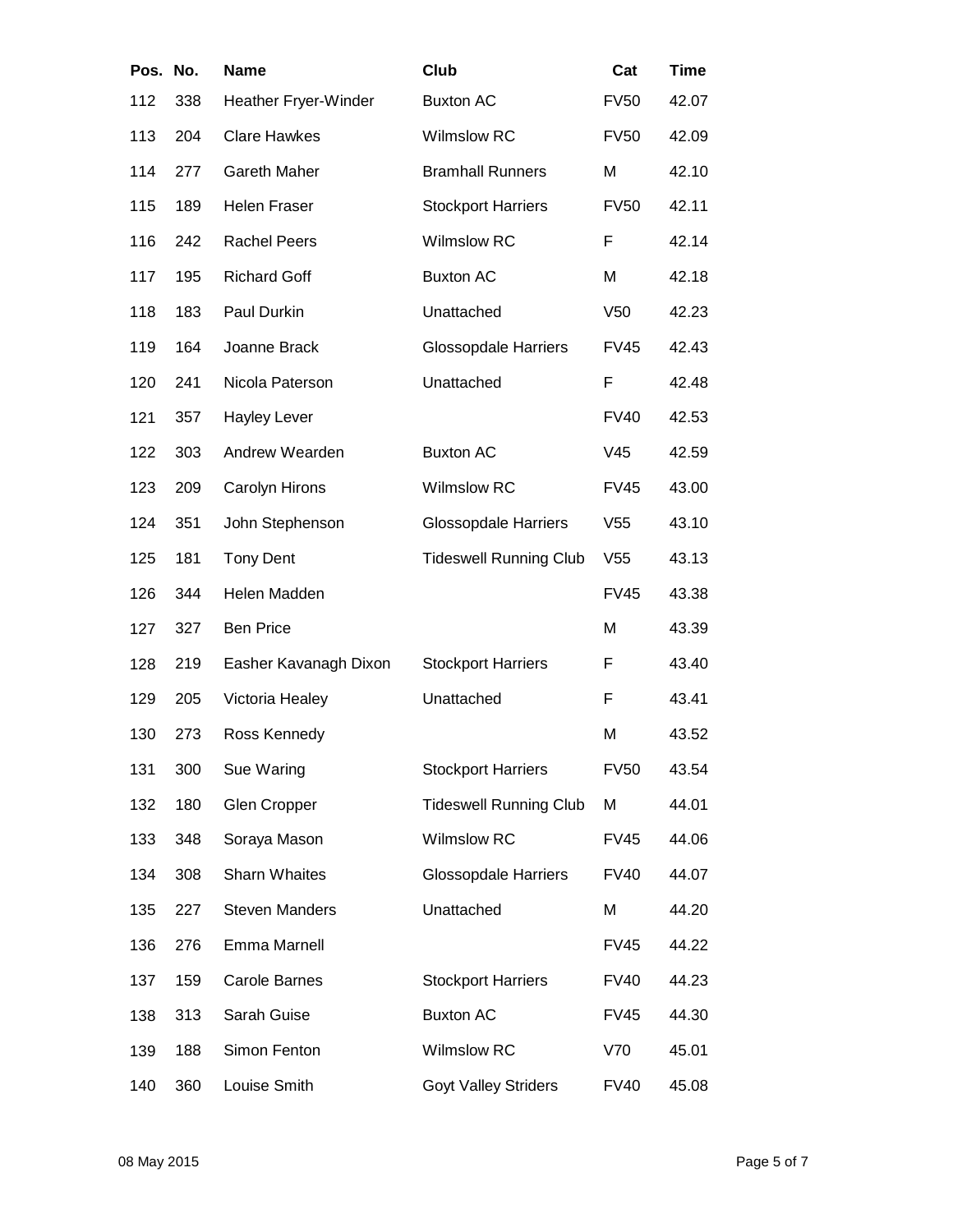| Pos. No. |     | <b>Name</b>                | Club                          | Cat             | <b>Time</b> |
|----------|-----|----------------------------|-------------------------------|-----------------|-------------|
| 141      | 168 | Don Bullough               | <b>Wilmslow RC</b>            | V <sub>55</sub> | 45.23       |
| 142      | 208 | <b>Christine Hill</b>      | <b>Goyt Valley Striders</b>   | FV45            | 45.26       |
| 143      | 315 | Alistair Jordon            |                               | V <sub>50</sub> | 46.01       |
| 144      | 161 | Nina Birch                 | <b>Wilmslow RC</b>            | F               | 46.02       |
| 145      | 335 | Victoria Fell              | <b>Tideswell Running Club</b> | <b>FV35</b>     | 46.05       |
| 146      | 306 | <b>Richard Worthington</b> | Unattached                    | V <sub>45</sub> | 46.06       |
| 147      | 234 | David Mellor               | Unattached                    | V40             | 46.21       |
| 148      | 170 | Hannah Burbridge           | Unattached                    | F               | 46.44       |
| 149      | 292 | Elizabeth Sargent          | <b>Stockport Harriers</b>     | <b>FV35</b>     | 46.48       |
| 150      | 153 | Alyson Adams               | <b>Bramhall Runners</b>       | <b>FV50</b>     | 47.00       |
| 151      | 291 | <b>Steven Rowe</b>         | <b>Goyt Valley Striders</b>   | V <sub>50</sub> | 47.28       |
| 152      | 226 | Julie Lucas                | Unattached                    | <b>FV50</b>     | 48.13       |
| 153      | 199 | Bethan Greenhaigh          | Unattached                    | F               | 48.17       |
| 154      | 171 | Abigail Burbridge          | Unattached                    | F               | 48.41       |
| 155      | 185 | Marie Fairclough           | <b>Bramhall Runners</b>       | <b>FV50</b>     | 48.57       |
| 156      | 213 | Lynda Howard               | <b>Tideswell Running Club</b> | <b>FV55</b>     | 49.20       |
| 157      | 356 | Hannah Bird                |                               | <b>FV40</b>     | 49.21       |
| 158      | 271 | <b>Trevor Faulkner</b>     | <b>Wilmslow RC</b>            | V70             | 50.46       |
| 159      | 270 | Leon Zabcocki              | <b>Tideswell Running Club</b> | V <sub>50</sub> | 50.09       |
| 160      | 336 | <b>Andrew Turner</b>       | <b>Tideswell Running Club</b> | M               | 50.20       |
| 161      | 210 | Kathryn Holmes             | <b>Bramhall Runners</b>       | <b>FV50</b>     | 50.27       |
| 162      | 200 | Phil Gregory               | <b>Tideswell Running Club</b> | V40             | 50.31       |
| 163      | 178 | Samantha Cook              | <b>Stockport Harriers</b>     | FV45            | 50.32       |
| 164      | 243 | Jo Podolanski              | <b>Bramhall Runners</b>       | <b>FV45</b>     | 52.32       |
| 165      | 274 | <b>Michael Abrahams</b>    | <b>Goyt Valley Striders</b>   | V40             | 53.25       |
| 166      | 158 | Clare Bainbridge           | Unattached                    | <b>FV40</b>     | 54.15       |
| 167      | 179 | <b>Caren Coverley</b>      | Unattached                    | FV45            | 54.26       |
| 168      | 343 | Katie Roberts              | <b>Bramhall Runners</b>       | F               | 55.56       |
| 169      | 342 | Jess Hobson-Taylor         | Stockport Tri Club            | F               | 55.57       |